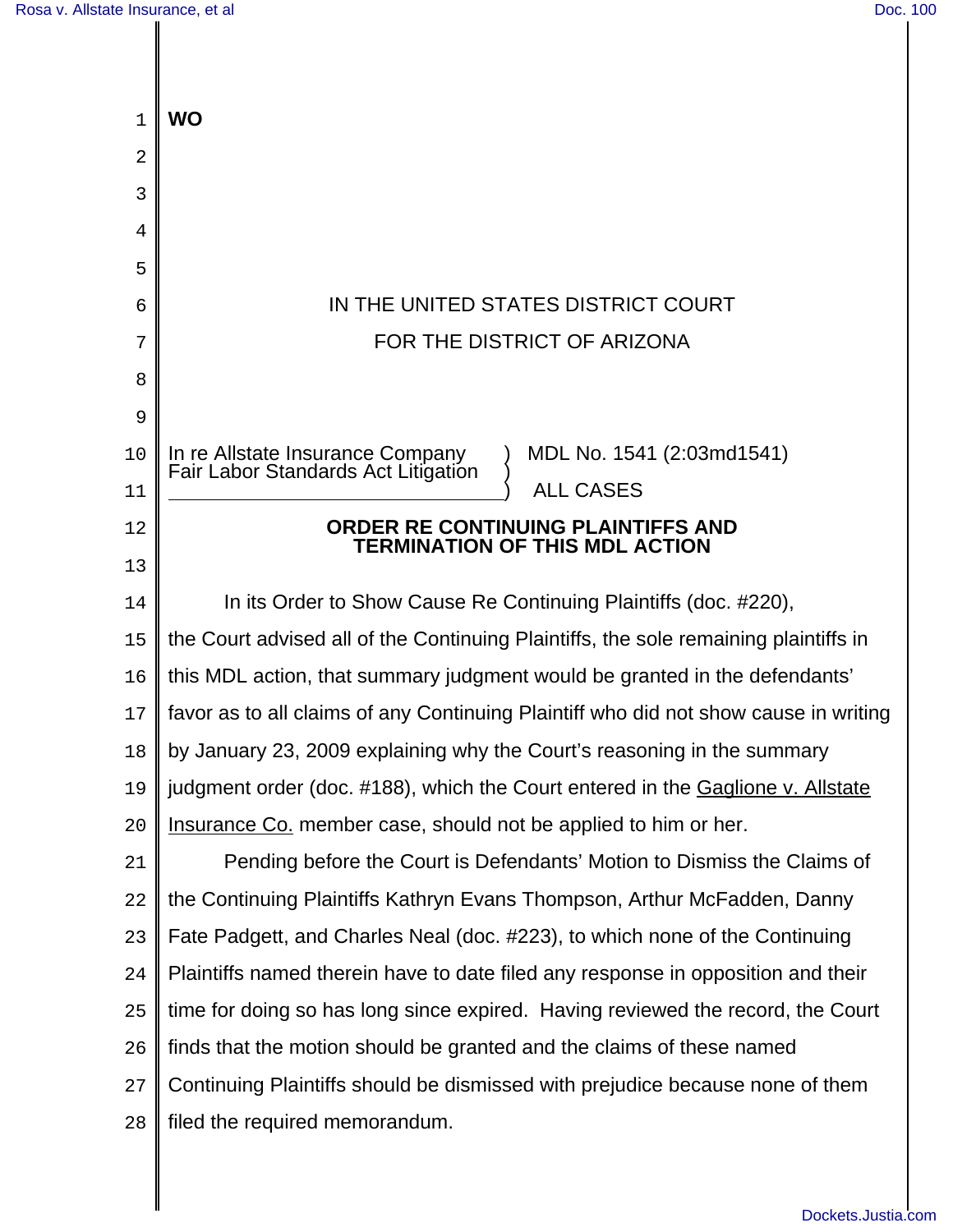1  $\overline{a}$ 3 4 5 6 7 8 Also pending before the Court is the Response of Continuing Plaintiff Judith Gilman to Order to Show Cause re Continuing Plaintiffs (doc. #222); Ms. Gilman, who became an opt-in plaintiff on May 19, 2006 (doc. #142), is the only Continuing Plaintiff to have filed a memorandum in response to the Order to Show Cause. Having reviewed Ms. Gilman's letter and the defendants' reply in opposition thereto (doc. #224), the Court finds as a matter of law that Ms. Gilman has failed to show any sufficient cause as to why summary judgment should not be entered against her.

9 10 11 12 13 14 15 16 17 18 19  $2.0$ 21 22 23 24 25 As correctly noted by the defendants, none of the arguments raised by Ms. Gilman to show why her situation is distinguishable are sufficient to establish that she should be treated any differently than the casualty adjuster at issue in the Gaglione summary judgment order (doc. #188). First, the fact that Ms. Gilman is a current Allstate casualty adjuster rather than a former one is legally irrelevant. Second, even if Allstate's CCPR claims-handling process has been replaced by a new one called Next Gen, which Ms. Gilman conclusorily states denies her crucial independent judgment, the Court has already determined in its summary judgment order that for purposes of the Department of Labor's test for determining eligibility for overtime compensation Allstate adjusters such as Ms. Gilman not only engage in administrative work that is of substantial importance to Allstate, but that they, as a matter of both fact and law, also exercise sufficient discretion and independent judgment to be ineligible for overtime compensation notwithstanding Allstate's detailed claim handling procedures. Third, the fact that Ms. Gilman states that she cannot complete her job duties within a 40-hour work week is irrelevant to the issue of whether she is properly classified as an exempt employee for purposes of the Fair Labor Standards Act.<sup>1</sup>

26

1

27

28

The Court makes no finding herein regarding the defendants' one-

 $2 -$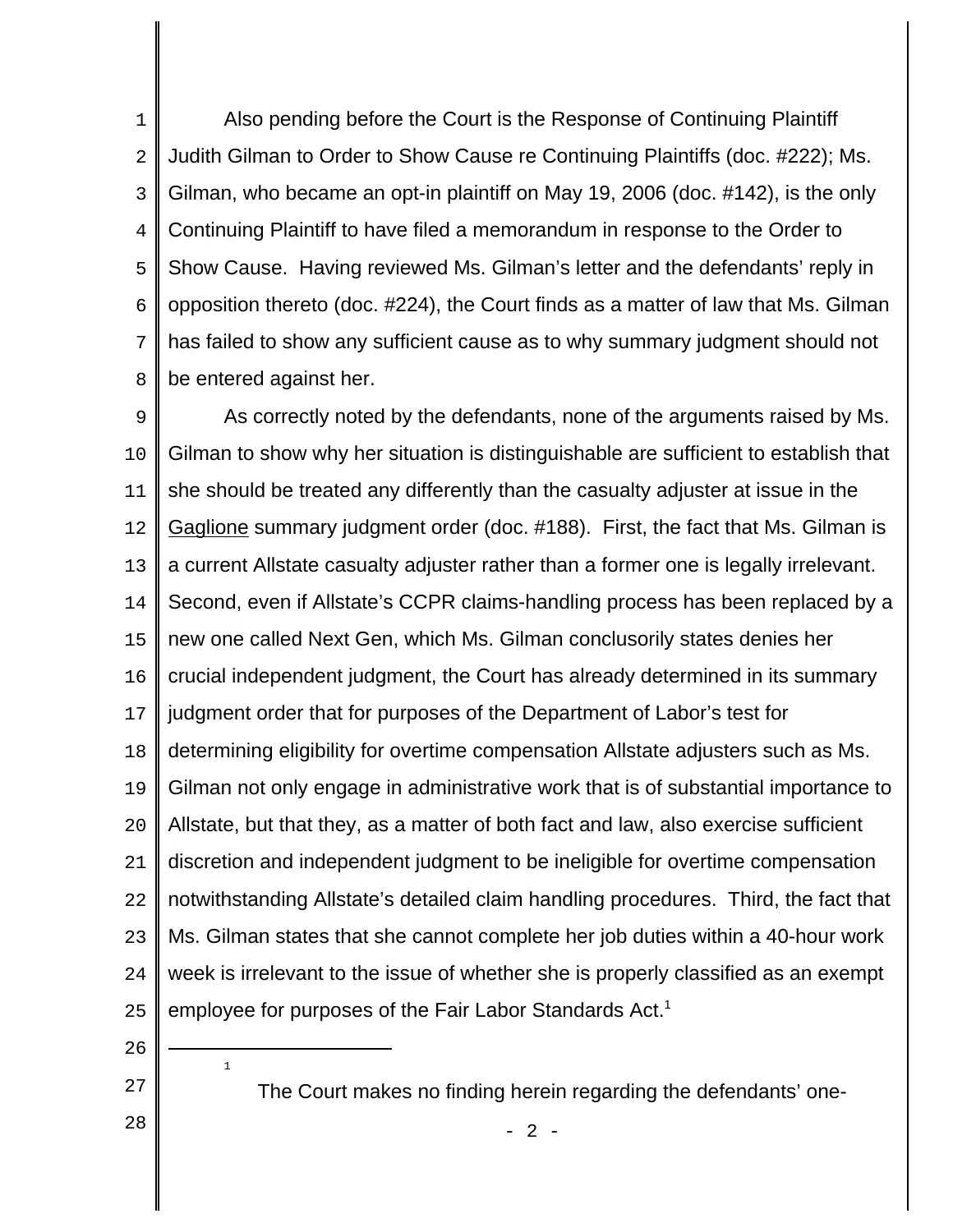1  $\overline{2}$ 3 Given that the claims of all Continuing Plaintiffs are now dismissed, the Court finds that this MDL action should be terminated and that all of its member cases should be dismissed.2

Therefore,

4

5 6 7 8 9 10 IT IS ORDERED that Defendants' Motion to Dismiss the Claims of the Continuing Plaintiffs Kathryn Evans Thompson, Arthur McFadden, Danny Fate Padgett, and Charles Neal (doc. #223) is granted and that summary judgment shall be entered in favor of the defendants as to all claims of Continuing Plaintiffs Kathryn Evans Thompson, Arthur McFadden, Danny Fate Padgett, and Charles Neal, and all of those claims are dismissed with prejudice.

11 12 13 14 15 IT IS FURTHER ORDERED that the Response of Continuing Plaintiff Judith Gilman to Order to Show Cause Re Continuing Plaintiffs (doc. #222) is overruled and that summary judgment shall be entered in favor of the defendants as to all claims of Continuing Plaintiff Judith Gilman, and all of those claims are dismissed with prejudice.

16 17 IT IS FURTHER ORDERED that Continuing Plaintiffs Kathryn Evans Thompson, Arthur McFadden, Danny Fate Padgett, Charles Neal, and

18

19  $2.0$ 21 22 23 sentence request in its reply that Ms. Gilman be ordered to pay all of the defendants' costs incurred in litigating this MDL action. As noted by Ms. Gilman, the Court's Order to Show Cause re Voluntary Dismissal (doc. #215) did not require any Continuing Plaintiff to pay the defendants' costs and the defendants have not to date advanced any legal argument as to why such costs are proper. The Court will resolve the issue if and when the defendants properly raise and support it post-judgment.

25 26 27 Because the Continuing Plaintiffs are all opt-in plaintiffs who were not assigned to any particular member case, the Court concludes for purposes of judicial economy and efficiency that they should be assigned to the lowest numbered member case, Rosa v. Allstate Insurance Co., CV-03-1741-PHX-PGR, solely for purposes of entry of judgment.

- 3 -

28

24

2